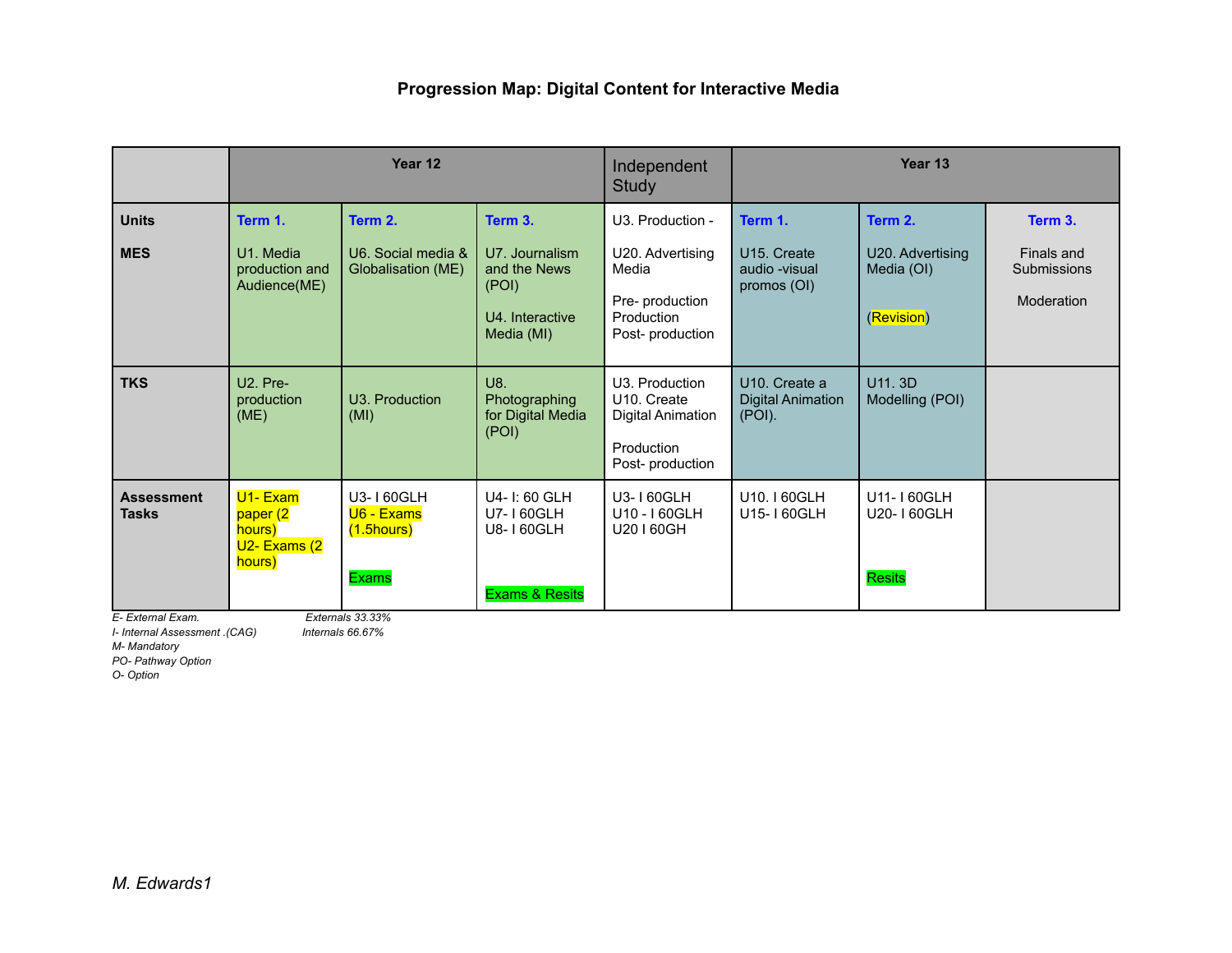| Unit 1                | <b>Media Production and Audience</b>                                                                                                                                                                                                                                                                                                                                                                                                                                                                                                                                                                                                                                                                                                                    | <b>External: 90GLH</b>                                                                                                 |                                                                                                                  |                                                     |
|-----------------------|---------------------------------------------------------------------------------------------------------------------------------------------------------------------------------------------------------------------------------------------------------------------------------------------------------------------------------------------------------------------------------------------------------------------------------------------------------------------------------------------------------------------------------------------------------------------------------------------------------------------------------------------------------------------------------------------------------------------------------------------------------|------------------------------------------------------------------------------------------------------------------------|------------------------------------------------------------------------------------------------------------------|-----------------------------------------------------|
| Los                   | <b>Titles</b>                                                                                                                                                                                                                                                                                                                                                                                                                                                                                                                                                                                                                                                                                                                                           | <b>Tasks</b>                                                                                                           | <b>Nesting</b>                                                                                                   | <b>Planning</b><br><b>Comments</b>                  |
| LO <sub>1</sub>       | Understand the ownership models of media institutions                                                                                                                                                                                                                                                                                                                                                                                                                                                                                                                                                                                                                                                                                                   | A- Different media industries; ownership<br>structures; Independent companies<br>B- Job roles and production processes | A- Unit 2. LO1/2;<br>unit 3. LO1<br>B- Unit 2. LO1/2;<br>unit 3. LO1/4                                           | <b>Media Institutions</b><br>-ownership             |
| LO <sub>2</sub>       | Understand how media products are advertised and distributed                                                                                                                                                                                                                                                                                                                                                                                                                                                                                                                                                                                                                                                                                            | A- Marketing and distribution models;<br>advertising; Distribution<br>B- Technological convergence and synergy         | A- Unit 1. LO1; unit<br>2. LO1/4: unit 3.<br>LO <sub>1</sub><br><b>B- Unit 1. LO1</b><br>unit3. $LO1$            | Advertising &<br>Marketing                          |
| LO <sub>3</sub>       | Understand how meaning is created in media products                                                                                                                                                                                                                                                                                                                                                                                                                                                                                                                                                                                                                                                                                                     | A- Audio visual analysis<br>B- Print base; audio; Narrative, genre &<br>representation Theory                          | A- Unit2. LO4; unit<br>$3.$ LO $3/4$<br><b>B- Unit1, LO1:</b><br>unit2. LO4; unit3.<br>LO3/4                     | Media Text:<br>Genre<br>Narrative<br>Representation |
| LO <sub>4</sub>       | Understand the target audiences of media products                                                                                                                                                                                                                                                                                                                                                                                                                                                                                                                                                                                                                                                                                                       | A- Mass V niche; profiles; PAMCo, RAJAR &<br><b>BARB</b><br>B-Audience pleasures                                       | A-Unit 2. LO3/4;<br>unit3. LO1/2<br><b>B- Unit2. LO4:</b><br>unit3. LO1/2                                        | <b>Target Audience</b>                              |
| LO <sub>5</sub>       | Be able to evaluate research data used by media institutions                                                                                                                                                                                                                                                                                                                                                                                                                                                                                                                                                                                                                                                                                            | A- Research methods; Marvel and Audience<br>feedback<br>B- Market possibilities: Eastenders & E20<br>C-Infographic     | A- Unit2. LO3/4;<br>unit $3.$ LO1<br><b>B- Unit2. LO1-4</b><br>C- Unit1. LO3/4;<br>unit 2. LO3/4; unit<br>3. LO1 | Media Institutions<br>-research                     |
| LO <sub>6</sub>       | Be able to evaluate legal, ethical and regulatory issues associated with media products                                                                                                                                                                                                                                                                                                                                                                                                                                                                                                                                                                                                                                                                 | A- Media effects; BBFC; Ofcom<br>B- Copyright and how to seek it                                                       | A- Unit2, LO1:<br>unit3. LO1-3<br>B- Unit2. LO1-2/4;<br>unit3. LO1/3                                             | <b>Regulations</b>                                  |
| <b>Key terms</b>      | Camerawork, codes and conventions, commercial objectives, connotations, cross media ownership, demographic profiles, denotations, editing, genre, horizontal integration,<br>independent companies, legal and ethical issues, macro concepts, mass/mainstream audience, media ownership, mise en scene, mode of address, narrative, niche audience,<br>operating models, primary research, private conglomerate structure, production process, psychographics, public service models, quantitative research, qualitative research,<br>representation, secondary research, semiotics, Symbolic codes, socio-economic, sound SWOT analysis, PEST analysis, synergy, target audience, technical codes, technological<br>convergence, vertical integration. |                                                                                                                        |                                                                                                                  |                                                     |
| <b>Misconceptions</b> | Ownership structures<br><b>Semiotics</b>                                                                                                                                                                                                                                                                                                                                                                                                                                                                                                                                                                                                                                                                                                                |                                                                                                                        |                                                                                                                  |                                                     |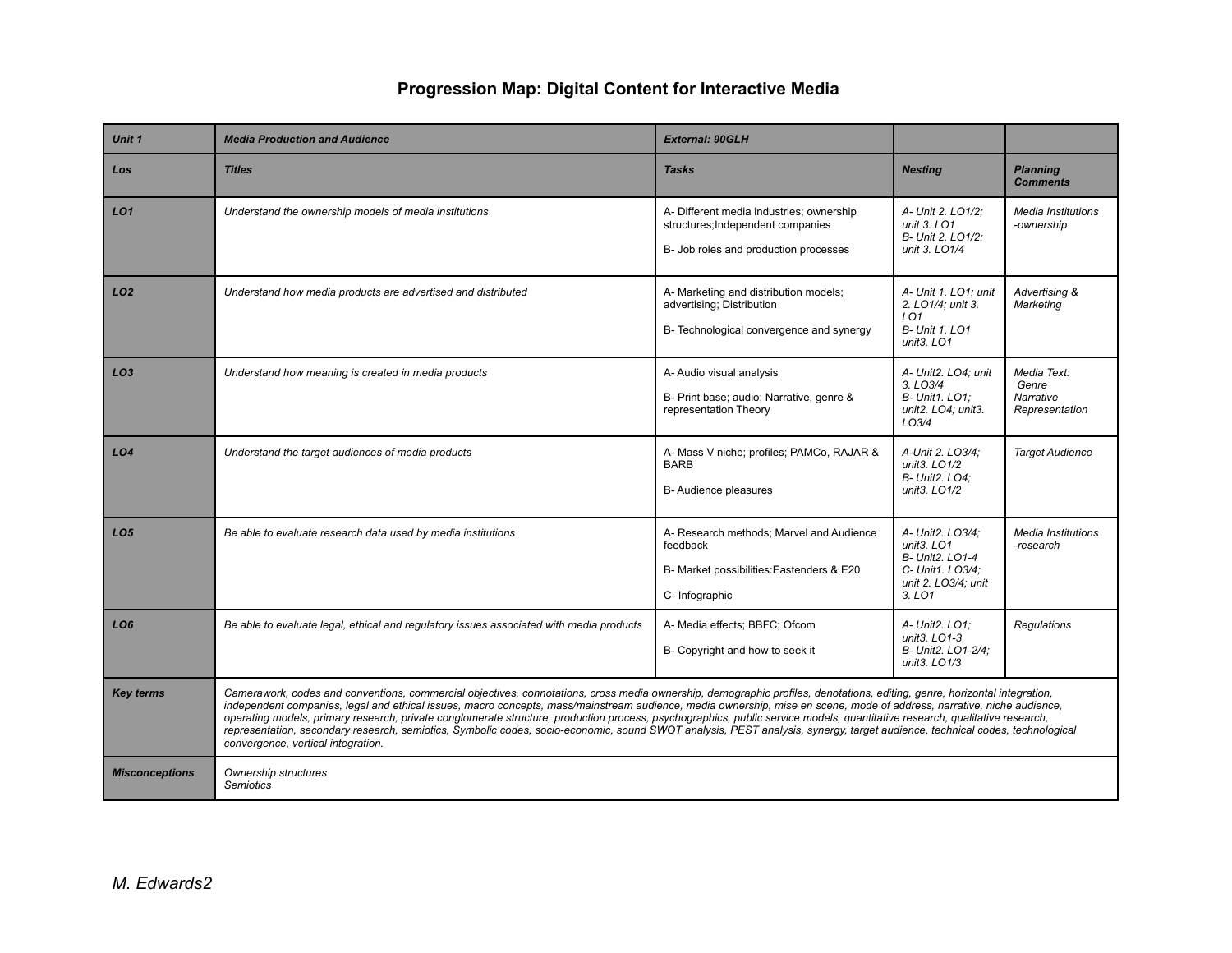| Unit 2           | Pre- production                                                                                                                                                                                   | <b>External: 90GLH</b>                                                                                                                                                                                                                                                                                                                                           |                                                                                                                                                                                                                                                                                                                                  |                                                                                 |
|------------------|---------------------------------------------------------------------------------------------------------------------------------------------------------------------------------------------------|------------------------------------------------------------------------------------------------------------------------------------------------------------------------------------------------------------------------------------------------------------------------------------------------------------------------------------------------------------------|----------------------------------------------------------------------------------------------------------------------------------------------------------------------------------------------------------------------------------------------------------------------------------------------------------------------------------|---------------------------------------------------------------------------------|
| Los              | <b>Titles</b>                                                                                                                                                                                     | <b>Tasks</b>                                                                                                                                                                                                                                                                                                                                                     | <b>Nesting</b>                                                                                                                                                                                                                                                                                                                   | <b>Planning</b><br><b>Comments</b>                                              |
| LO1              | Understand the factors that need to be considered during the planning of<br>a media product                                                                                                       | A-What do you need for a digital media project?<br>B- Finance - What do I need and how can I get it?<br>C-What are the legal impacts on the project?                                                                                                                                                                                                             | A- Unit 1: LO4<br>B- unit 3: LO2; Unit<br>20:LO2<br>C- Unit 1:LO6; Unit<br>15: LO2; Unit 20<br>LO <sub>2</sub>                                                                                                                                                                                                                   | Resourcing<br>Mise en scene<br>Technical &<br>symbolic codes and<br>conventions |
| LO <sub>2</sub>  | Be able to interpret client requirements and target audience<br>considerations                                                                                                                    | A-How can I analyse a client's needs? - SWOT<br>B- How can I analyse a client's needs? - mood board<br>C-How to consider the target audience                                                                                                                                                                                                                     | A- Unit 1.LO5; unit<br>3. LO1; unit 4. LO2;<br>unit 10. LO2; unit<br>11. LO2; unit 15.<br>LO2; unit 20. LO2<br>B- Unit 1, LO5; unit<br>3. LO1; unit 4. LO2;<br>unit 10.LO2: unit<br>11. LO2; unit 15.<br>LO2:unit 20, LO2<br>C- Unit 20.                                                                                         | <b>Target Audience</b><br>Representation                                        |
| LO3              | Be able to plan the pre-production of a media product                                                                                                                                             | A- Developing a production schedule<br><b>B-</b> Managing logistics<br>C- Creating pre-production forms                                                                                                                                                                                                                                                          | A- Unit 3. LO1; unit<br>4. LO2; unit 15.<br>LO2: unit 20, LO2<br>B-NA<br>$C-$ Unit 3.<br>LO1/LO2; unit 4.<br>LO2; unit 10. LO2;<br>unit15. LO2; unit20.<br>LO <sub>2</sub>                                                                                                                                                       | Pre-production<br>Media Text, Genre,<br>narrative &<br>Representation           |
| LO <sub>4</sub>  | Be able to create and evaluate pre-production documents for a new<br>media product                                                                                                                | A- Creating a variety of pre-production documents in<br>relation to different media products - storyboard<br>B- Creating a variety of pre-production documents in<br>relation to different media products - visualisation<br>C- How to evaluate pre-production documents in relation to<br>their effectiveness for media products - student created<br>documents | A- Unit 3. LO1/2;<br>unit 4. LO2; unit 10.<br>LO2; unit 15. LO2;<br>unit 20, LO <sub>2</sub><br>B- Unit 3. LO1/2:<br>unit 4. LO2; unit 10.<br>LO2: unit 11, LO2:<br>unit 15. LO2; unit<br>20. LO <sub>2</sub><br>C- Unit 3. LO1/2;<br>unit 4. LO2: unit 10.<br>LO2; unit 11. LO2;<br>unit 15. LO2; unit<br>20. LO <sub>2</sub> . | pre-production<br>Media text, genre,<br>narrative &<br>representation           |
| <b>Key terms</b> | Advertising, call sheet, contingencies, crowdfunding, ethical issues, geo-demographics, legislation, production schedule, psychographics, proposal, Recce, regulation, revenue,<br>socio-economic |                                                                                                                                                                                                                                                                                                                                                                  |                                                                                                                                                                                                                                                                                                                                  |                                                                                 |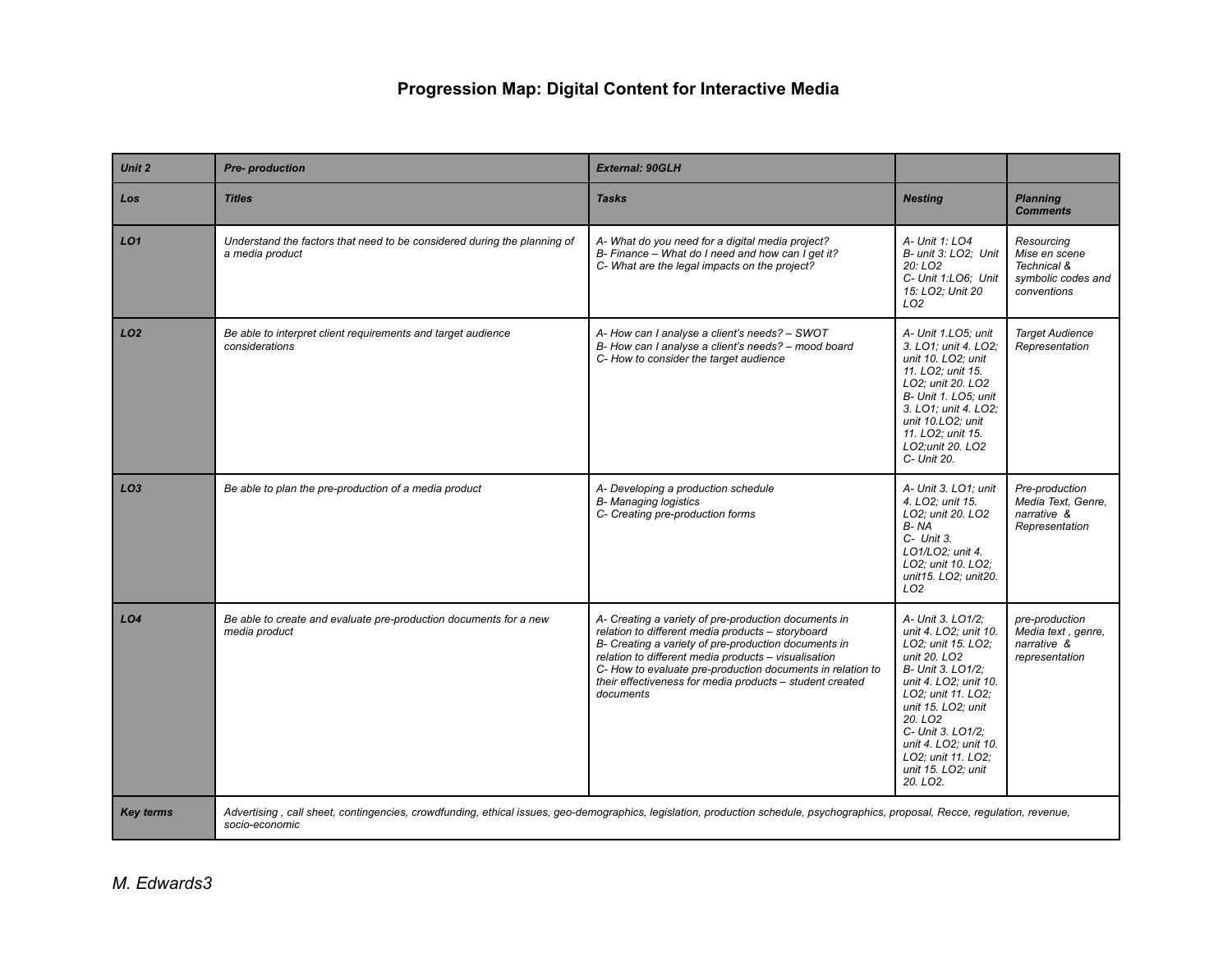*Misconceptions Difference between legislation and regulation Pre-production processes in the incorrect order*

| Unit 3                | <b>Production</b>                                                                                                                                                                                                                                                     | <b>Internal: 60GLH</b>                                                                                        |                                                                                                                                                                                                                             |                                    |
|-----------------------|-----------------------------------------------------------------------------------------------------------------------------------------------------------------------------------------------------------------------------------------------------------------------|---------------------------------------------------------------------------------------------------------------|-----------------------------------------------------------------------------------------------------------------------------------------------------------------------------------------------------------------------------|------------------------------------|
| Los                   | <b>Titles</b>                                                                                                                                                                                                                                                         | <b>Tasks</b>                                                                                                  | <b>Nesting</b>                                                                                                                                                                                                              | <b>Planning</b><br><b>Comments</b> |
| LO1                   | Be able to create a proposal with sample materials for an original media product to a<br>client brief                                                                                                                                                                 | A-What is a proposal<br>B- Features of a proposal<br>C- Writing a proposal<br>D- Sample materials             | A- Unit 1. LO2/3; unit 2. LO3; unit3<br>LO <sub>1</sub><br>B- Unit 1. LO2/3; Unit2. LO3; unit3.<br>LO <sub>1</sub><br>C- Unit 1. LO2/3; Unit2. LO3; unit3.<br>LO <sub>1</sub><br>D- Unit 1. LO3; Unit2. LO3; unit3.<br>LO1. | Research and<br>planning           |
| LO2                   | Be able to plan and develop pre-production materials for an original media product to a<br>client brief                                                                                                                                                               | A-Scripts<br>B- Writing a script<br>C-Storyboards<br>D- legal and ethical issues                              | A- Unit1. LO3/4; unit 2. LO1-4<br>B- Unit 1. LO3; Unit2. LO1-4<br>C Unit1. LO3; Unit2. LO1-4<br>D- Unit1. LO6; Unit2. LO1-4                                                                                                 | Advertising &<br>Marketing         |
| LO <sub>3</sub>       | Be able to create production materials for an original media product to a client brief                                                                                                                                                                                | A-Logging rushes<br>B- Copyright and referencing<br>C- Sourcing a sound effect<br>and photograph              | A- Unit1. LO3<br>B- Unit1. LO1/3: unit 2. LO1<br>C- Unit1. LO1/3; Unit2. LO1                                                                                                                                                | <b>Regulations</b>                 |
| LO <sub>4</sub>       | Be able to carry out post-production techniques and processes for an original media<br>product to a client brief                                                                                                                                                      | A- Edit decision list<br>B- File formats and exporting<br>work<br>C-Feedback on drafts<br>D- Sub editing task | A- Unit1, LO3<br><b>B- Unit2 LO1-2</b><br>C- Unit1. LO3/4: Unit2. LO4<br>D- Unit2 LO1-4                                                                                                                                     | <b>Post Production</b>             |
| key terms             | capturing footage. Sequences, fps, inform, educate, entertain, VFX:(pre-production, post-production), SFX, GFX, shooting script, storyboards, animatics, intonation, moodboards,<br>rushes, shot log, edit decision list, off line dit, version controls, sub editing |                                                                                                               |                                                                                                                                                                                                                             |                                    |
| <b>Misconceptions</b> | Pre-sets<br>Frame rates<br><b>Exporting and file types</b><br>Setting up a DSLR to film                                                                                                                                                                               |                                                                                                               |                                                                                                                                                                                                                             |                                    |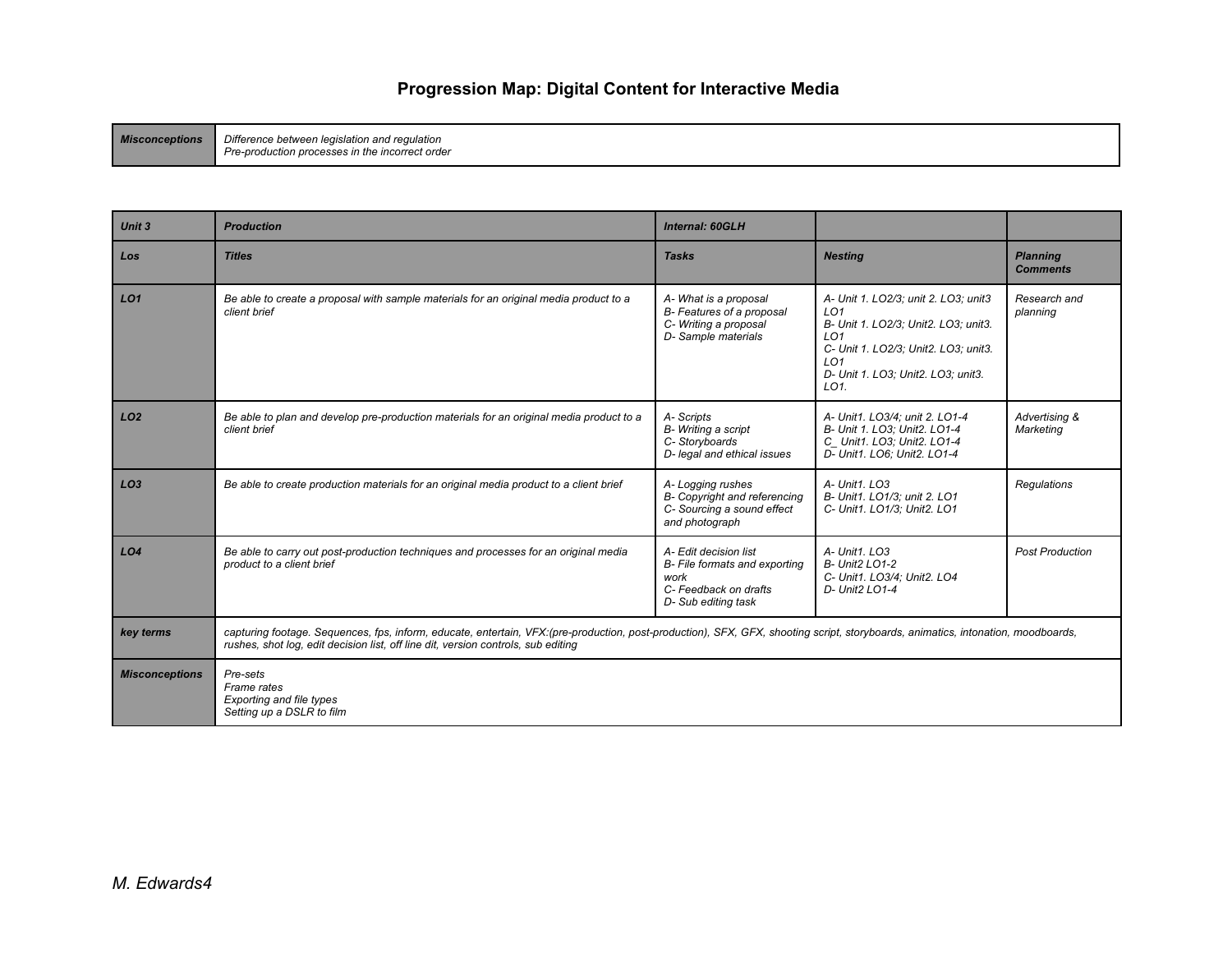| Unit 4                | <b>Interactive Media Products</b>                                                                                                                                                                                                       | <b>Internal: 60GLH</b>                                                                                                                                                                                                                                                                            |                                                                                                                                                                             |                                                        |
|-----------------------|-----------------------------------------------------------------------------------------------------------------------------------------------------------------------------------------------------------------------------------------|---------------------------------------------------------------------------------------------------------------------------------------------------------------------------------------------------------------------------------------------------------------------------------------------------|-----------------------------------------------------------------------------------------------------------------------------------------------------------------------------|--------------------------------------------------------|
| Los                   | <b>Titles</b>                                                                                                                                                                                                                           | <b>Tasks</b>                                                                                                                                                                                                                                                                                      | <b>Nesting</b>                                                                                                                                                              | <b>Planning</b><br><b>Comments</b>                     |
| LO1                   | Be able to compare interactive media products                                                                                                                                                                                           | A- Using BBC Bitesize<br>B- Purpose of interactive media products<br>C- Benefits of interactive products used for advertising<br>D- Limitations<br>E- Thinking about copyright of assets in interactive<br>media products<br>F- Controlling interactive media products                            | A- Unit4, LO2/3<br>B- Unit4, LO2: unit6, LO1<br>C- Unit 1. LO2; unit 4. LO2<br>D- Unit4.LO2<br>E- Unit1. LO6; Unit2. LO1-2;<br>Unit $4.LO2$<br>F- Unit 4. LO3               | Media Institutions<br>-ownership<br><b>Regulations</b> |
| LO <sub>2</sub>       | Be able to initiate, plan and design a new interactive media<br>product to a client brief                                                                                                                                               | A- Designing an interactive product<br>B- Thinking about navigation of an interactive media<br>product<br>C- Planning a user quide<br>D- Optimisation and repurposing of file type and formats<br>E- Budgeting for the creation of a website or app<br>F- Storyboarding, wireframes and flatplans | A- Unit2, LO2: unit4, LO3<br><b>B- Unit 4. LO3</b><br>C- Unit4 LO3<br>D- Unit 3 LO3; Unit4. LO3<br>E- Unit2, LO1-2<br>F- Unit2. LO2; unit3. LO2;<br>unit15, LO <sub>2</sub> | Pro-production                                         |
| LO3                   | Be able to create a planned interactive media product                                                                                                                                                                                   | A- Creating files and folders<br>B-Layout of components<br>C- Version control systems<br>D- Gather and import assets<br>E- Drag-and-drop elements<br>F- Creating forms                                                                                                                            | A- Unit3, LO3<br>B- Unit4, LO2-3<br>C- Unit3. LO3<br>D- Unit3. LO3<br>E- Unit10, LO3<br>F- Unit4, LO2                                                                       | post-production<br>Editing                             |
| LO4                   | Be able to test the new interactive media product                                                                                                                                                                                       | A- Testing, functionality and accessibility<br><b>B-</b> Peer assessment<br>C- Complete amendments and improvements<br>D- Testing navigation<br>E-Loading times of content                                                                                                                        | A- Unit10, LO3<br>B- Unit3. LO3<br>C- Unit4. LO3<br>D- Unit4, LO2<br>$E - Unit4$ . LO3                                                                                      | TA<br>Post- production                                 |
| <b>Key terms</b>      | Accessibility, comparative operators, functionality, Graphical user Interface (GUI), house style, interactive, MMORPG, multimedia, navigation, plug-in, simulation, timeline, user testing,<br>version control, video on demand, viral. |                                                                                                                                                                                                                                                                                                   |                                                                                                                                                                             |                                                        |
| <b>Misconceptions</b> | Learning html and css<br>Learners can use templates to aid learning and completion of the unit                                                                                                                                          |                                                                                                                                                                                                                                                                                                   |                                                                                                                                                                             |                                                        |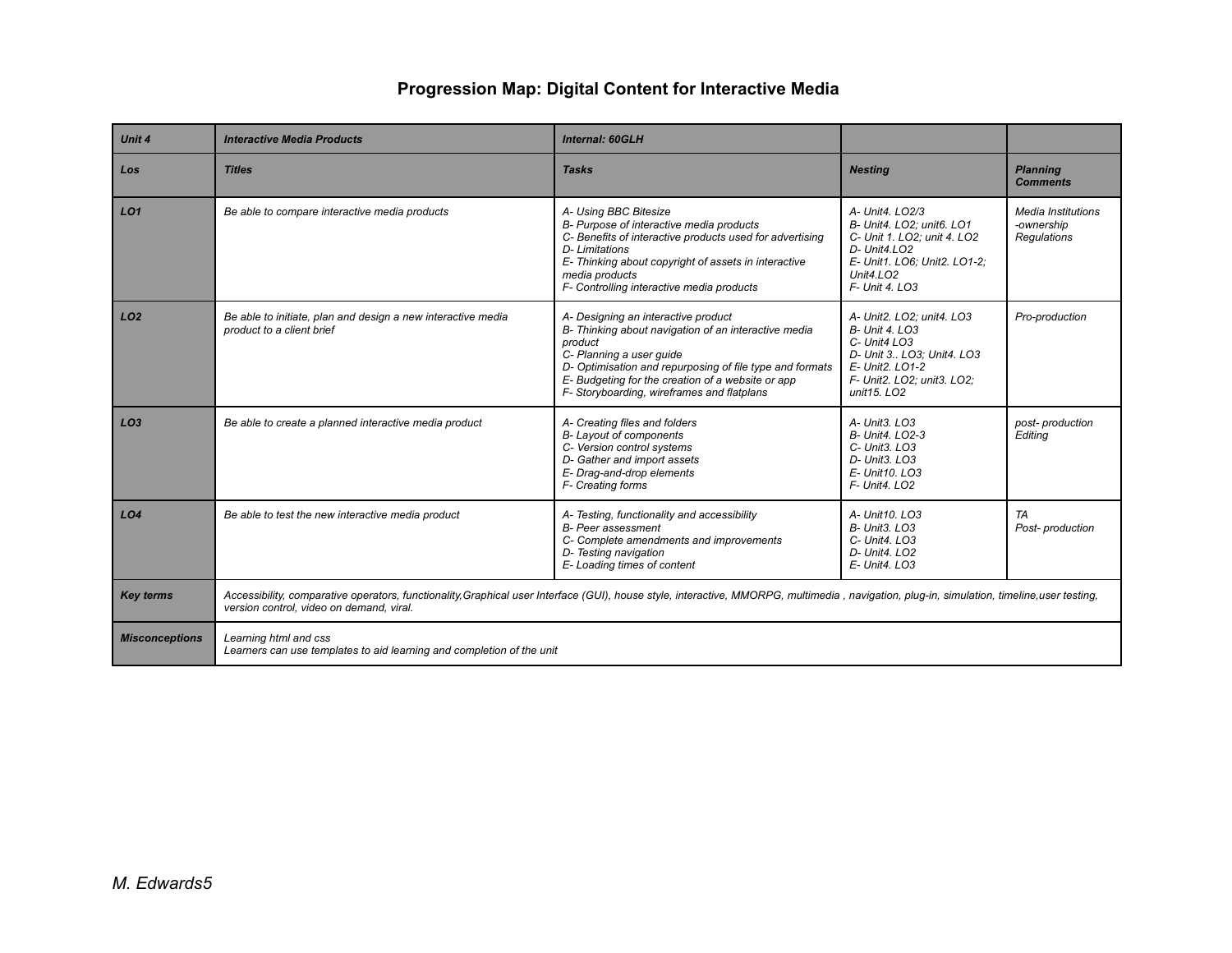| <b>Unit 6</b>         | <b>Social Media and Globalisation</b>                                                                                                                                                                                                                                                                                                                                                                                                                                                          | <b>External nal: 60GLH</b>                                                                                                                                         |                                                                                                                                              |                                       |  |
|-----------------------|------------------------------------------------------------------------------------------------------------------------------------------------------------------------------------------------------------------------------------------------------------------------------------------------------------------------------------------------------------------------------------------------------------------------------------------------------------------------------------------------|--------------------------------------------------------------------------------------------------------------------------------------------------------------------|----------------------------------------------------------------------------------------------------------------------------------------------|---------------------------------------|--|
| Los                   | <b>Titles</b>                                                                                                                                                                                                                                                                                                                                                                                                                                                                                  | <b>Tasks</b>                                                                                                                                                       | <b>Nesting</b>                                                                                                                               | <b>Planning</b><br><b>Comments</b>    |  |
| LO <sub>1</sub>       | Understand how online and social media products are used                                                                                                                                                                                                                                                                                                                                                                                                                                       | A- Evaluation of social media tools<br><b>B- Using Vine videos</b><br>C- Social media, online distribution and the Long Tail theory<br>D- Understanding Wikinomics | A- Unit 1. LO2; unit6.<br>LO4<br>B- Unit3. LO3; unit6.<br>LO1/4<br>C- Unit 1. LO2; unit6.<br>LO <sub>3</sub><br>D- Unit1. LO2; unit<br>6.LO1 | Media Institutions<br>-ownership      |  |
| LO2                   | Understand the impact of social media and globalisation on media<br>audiences and producers                                                                                                                                                                                                                                                                                                                                                                                                    | A- Generation of funding<br>B- Moral panics and social media<br>C- Negative effects of social media<br>D- Cultural impact of Instagram                             | A- Unit6.LO4<br>B- Unit6, LO4<br>C- Unit6. LO4<br>D- 1. LO2;unit6. LO4                                                                       | Advertising &<br>Marketing            |  |
| LO3                   | Understand how global industries use social media                                                                                                                                                                                                                                                                                                                                                                                                                                              | A- Investigating crowdsourcing<br>B- Investigating Sheffield Soup<br>C- Investigating project management tools<br>D-Memes                                          | A- Unit1.LO2;unit 6.<br>LO1/2<br>B- Unit6, LO4<br>C- Unit6 LO4<br>D- Unit6 LO4                                                               | Media Text, Genre<br>& Representation |  |
| L <sub>O4</sub>       | Know how to plan and manage a social media campaign                                                                                                                                                                                                                                                                                                                                                                                                                                            | A- Understanding campaign objectives<br><b>B-Analysing Retweets</b><br>C- Jobs in social media<br>D- Why social media campaigns fail                               | A- Unit1. LO2; unit6.<br>LO <sub>1</sub><br>B- Unit6, LO4<br>C- Unit6 LO3<br>D- Unit6. LO3                                                   | TA<br>Advertising &<br>Marketing      |  |
| <b>Key terms</b>      | Censorship, collaboration, crowdfunding, crowdsourcing,distribution,download,globalisation,global reach, global village, grassroots production, ideology, imperialism, institutions,<br>interactive, long tail, media regulation, meme, moral panic, multimedia, personal, production, professional, production, social media, social media channels, social media sales funnel,<br>social network aggregation, stream, subcultures, trolling, UGC, USP, Utopian, viral marketing, wikinomics. |                                                                                                                                                                    |                                                                                                                                              |                                       |  |
| <b>Misconceptions</b> | Understanding globalisation<br>Understanding cultural censorship                                                                                                                                                                                                                                                                                                                                                                                                                               |                                                                                                                                                                    |                                                                                                                                              |                                       |  |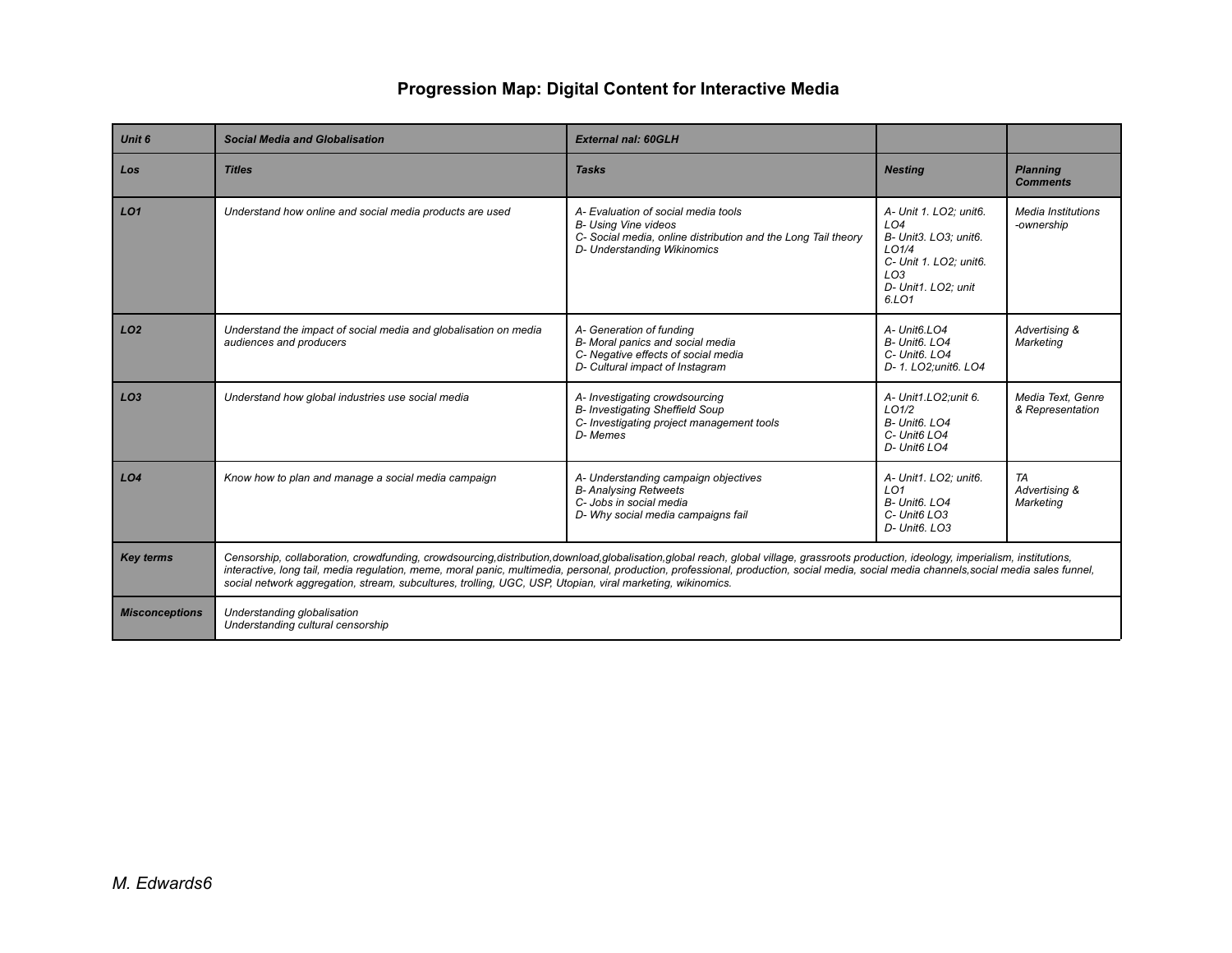| Unit 7                | <b>Journalism and the News</b>                                                                                       | <b>Internal: 60GLH</b>                                                                                                                                                                                                 |                                                                                                                                                 |                                                                   |
|-----------------------|----------------------------------------------------------------------------------------------------------------------|------------------------------------------------------------------------------------------------------------------------------------------------------------------------------------------------------------------------|-------------------------------------------------------------------------------------------------------------------------------------------------|-------------------------------------------------------------------|
| Los                   | <b>Titles</b>                                                                                                        | <b>Tasks</b>                                                                                                                                                                                                           | <b>Nesting</b>                                                                                                                                  | <b>Planning</b><br><b>Comments</b>                                |
| LO <sub>1</sub>       | Understand the news industry                                                                                         | A-Who provides the news? Ownership of the news<br>B- Citizen journalism and We Media<br>C-Platforms of news distribution by institutions<br>D- Citizen journalism and social media<br>E-News apps                      | A- Unit1. LO1<br>B- Unit6, LO1<br>C- Unit 1, LO2: Unit6.<br>$LO1-2$<br>D- Unit6, LO1-4<br>E- Unit6, LO1-4                                       | <b>Target Audience</b><br><b>Media Institutions</b><br>-ownership |
| LO <sub>2</sub>       | Know the construction and content of news articles                                                                   | A- Understanding reportage<br>B-Thinking about general interest stories<br>C-Who, what, where, when, why, how? Restricted and elaborated<br>codes<br>D- Press regulation - IPSO<br>E- Regulating We Media content      | A- Unit1. LO3: unit3. LO3<br>B- Unit1. LO3;unit3. LO3<br>C- Unit3 LO3; unit7 LO4<br>D- Unit 1 LO6; unit7.<br>LO <sub>4</sub><br>E- Unit6, LO2-4 | Genre<br>Representation<br>Narrative<br>Regulation                |
| LO <sub>3</sub>       | Be able to research and plan content for an article                                                                  | A- News values in the contemporary age<br>B- Moral panics and the press<br>C- Primary sources of information<br>D- Secondary sources of information<br>E- Interview techniques<br>F- Evaluating sources of information | A- Unit1, LO3<br>B- Unit1.LO6: Unit6 LO2<br>$C - Unit1$ . $LOS$<br>D- Unit1, LO5<br>$E - Unit3$ . LO3<br>F- Unit 1.LO5                          | Media Text. Genre<br>& Representation                             |
| LO4                   | Be able to write and edit a news article for an identified<br>purpose                                                | A-Mode of address<br><b>B-Structuring sentences</b><br>C- Proofreading Sub-editing<br>D- Sourcing images<br>E- Checking copy against the IPSO Editor's Code of Practice                                                | A-NA<br>B- unit7, LO2<br>$C - Unit3$ . $LO3$<br>D- Unit3. LO3: Unit4.<br>LO <sub>3</sub><br>E- Unit1. LO6; unit7. LO2                           | Research & Editing                                                |
| <b>Key terms</b>      | agency, primary defines, protective coverage, reported speech, secondary defines, We media, wikinomics, Irah video.  | Bias an media bias, citizen journalism, direct speech, gatekeepers, grassroots media, ideology, IPSO, linguistic conventions, mode of address, moral panics, PCC, Plagiarism, press                                    |                                                                                                                                                 |                                                                   |
| <b>Misconceptions</b> | This unit will focus on print based and web based journalism. However TV broadcast can be discussed and referred to. |                                                                                                                                                                                                                        |                                                                                                                                                 |                                                                   |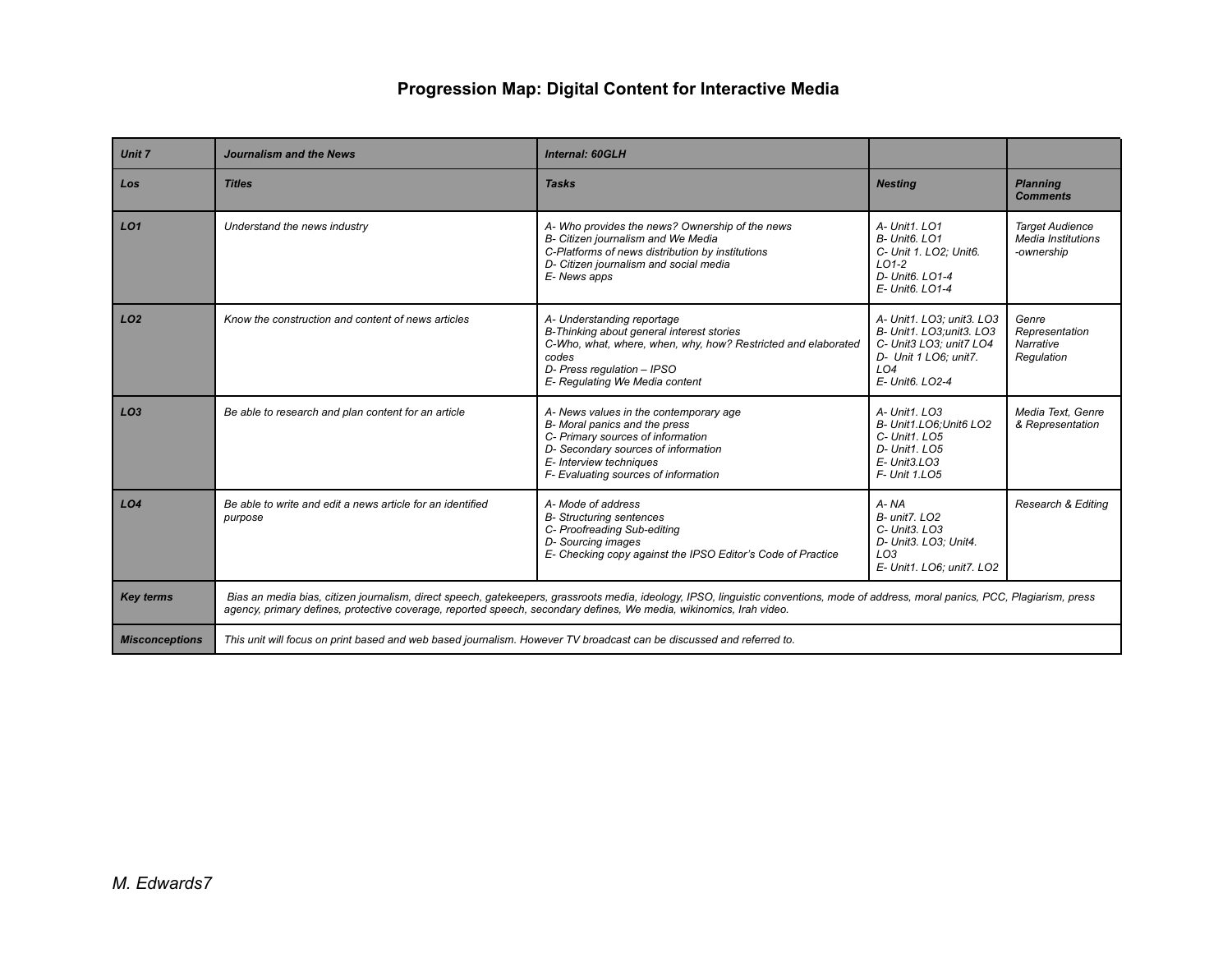| <b>Unit 8</b>         | <b>Photographing for Digital Media</b>                                                                                                                                                                                                                                                                                                                                                    | <b>Internal 60GLH</b>                                                                                                                                                                                   |                                                                |                                        |
|-----------------------|-------------------------------------------------------------------------------------------------------------------------------------------------------------------------------------------------------------------------------------------------------------------------------------------------------------------------------------------------------------------------------------------|---------------------------------------------------------------------------------------------------------------------------------------------------------------------------------------------------------|----------------------------------------------------------------|----------------------------------------|
| Los                   | <b>Titles</b>                                                                                                                                                                                                                                                                                                                                                                             | <b>Tasks</b>                                                                                                                                                                                            | <b>Nesting</b>                                                 | <b>Planning</b><br><b>Comments</b>     |
| LO1                   | Understand professional photographers and their work                                                                                                                                                                                                                                                                                                                                      | A-Explore visual styles<br>B-Uses of photography                                                                                                                                                        | A- unit 1, LO3<br>B- Unit1 LO2                                 | Media Text<br>Codes and<br>Conventions |
| LO2                   | Know how to plan a photographic shoot for a client brief                                                                                                                                                                                                                                                                                                                                  | A- Purpose of the photo shoot<br>B- Explore resources used with photo shoots<br>C- Conduct a recce: Conduct a risk assessment<br>D- Investigate legal and ethical issues                                | A- unit 2 LO1<br>B- Unit 2 LO3<br>C- Unit 2LO4<br>D- Unit1 LO6 | Media Text<br>Codes and<br>Conventions |
| LO3                   | Be able to take photographic images for a client brief                                                                                                                                                                                                                                                                                                                                    | A- What is composition?                                                                                                                                                                                 | A- Unit 8 LO1                                                  | Media Text, Genre<br>& Representation  |
| LO <sub>4</sub>       | Be able to select and edit photographic images for a client brief                                                                                                                                                                                                                                                                                                                         | A- Organising and rating photographs<br>B- Image editing – cropping: Image editing – enhancements                                                                                                       | A- Unit 3 LO3<br><b>B- Unit 1 LO2</b>                          | <b>Post Production</b>                 |
| LO <sub>5</sub>       | Be able to export photographic images for a client brief                                                                                                                                                                                                                                                                                                                                  | A- Investigate markets for photographic images<br>B- Identify the requirements of a portfolio to meet a client<br>brief<br>C- Exporting images for print use; Exporting images for<br>media/display use | A- Unit 1 LO2<br>$B$ - unit 2 LO <sub>2</sub><br>C- Unit 8 LO4 | <b>Media Institutions</b><br>-research |
| <b>Key terms</b>      | Aperture, colour profile, colour temperature, composition, depth of field, Dots per inch (DPI), Exposure Value (EV), focal length, focal points, focus, focus mode, genres, geotagging,<br>image properties, image stabilisation, ISO, monopod, multiple layer image, near field communication, pixel dimensions, shutter speed, vibration reduction, visual style, white balance<br>(WB) |                                                                                                                                                                                                         |                                                                |                                        |
| <b>Misconceptions</b> | No Rules for photography only quidelines; exposure metering and compensation; how to control depth of field; How to select the correct image properties for a specific use; The<br>difference between DPI and PPI; How to control camera shake; When is a photograph fit for purpose?; When and where it is legal to take and use photographs?.                                           |                                                                                                                                                                                                         |                                                                |                                        |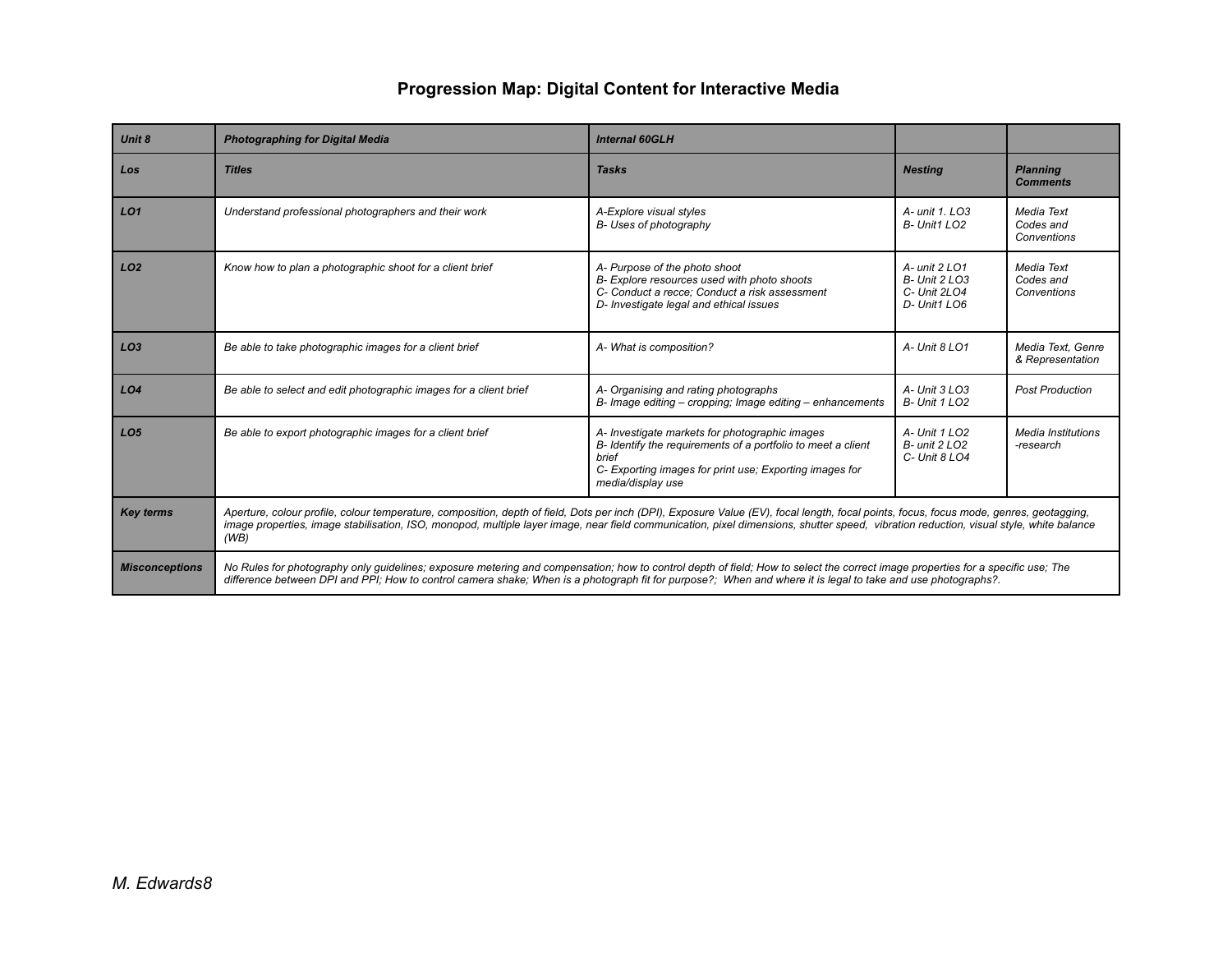| Unit 10              | <b>Create a Digital Animation</b>                                                                                                                                                                                                                                                | <b>Internal 60GLH</b>                                                                                                                 |                                                          |                                                        |
|----------------------|----------------------------------------------------------------------------------------------------------------------------------------------------------------------------------------------------------------------------------------------------------------------------------|---------------------------------------------------------------------------------------------------------------------------------------|----------------------------------------------------------|--------------------------------------------------------|
| Los                  | <b>Titles</b>                                                                                                                                                                                                                                                                    | <b>Tasks</b>                                                                                                                          | <b>Nesting</b>                                           | <b>Planning</b><br><b>Comments</b>                     |
| LO <sub>1</sub>      | Understand the types and uses of animations                                                                                                                                                                                                                                      | A-Techniques of animation<br>B- The nature of digital animations                                                                      | A- Unit 1LO4<br>B- unit 1 LO4                            | Media Text                                             |
| LO <sub>2</sub>      | Be able to plan an animation to a client brief                                                                                                                                                                                                                                   | A-Hazards and risks<br>B- Equipment and resources for creating an<br>animation<br>C- Planning documents – storyboard and<br>sketching | A-Unit 1 LO6<br><b>B- Unit 10 LO1</b><br>C- Unit 2 LO1/3 | Media Text<br>Pre- production                          |
| LO <sub>3</sub>      | Be able to create a planned animation                                                                                                                                                                                                                                            | A-Log/dope sheets<br><b>B-</b> Testing techniques                                                                                     | A-Unit 2 LO4<br><b>B- Unit 4 LO4</b>                     | Media Text, Genre<br>& Representation<br>Re-production |
| <b>Key terms</b>     | animated movement, anime, backplates, cel animation, chroma key, claymation, colour correction, compression optimisation, digital animation, dollies, log sheet, manga, rotoscoping,<br>rough edit, SWOT analysis, Time code, isualisation, voice artists/voice-over, wild track |                                                                                                                                       |                                                          |                                                        |
| <b>Misconception</b> | Animations are quick to produce, length of the animation, copyright images used for free.                                                                                                                                                                                        |                                                                                                                                       |                                                          |                                                        |

| Unit 11              | <b>3D Modelling</b>                                                                                                                                                                                                                                                | <b>Internal 60 GLH</b>                                                                                                                                                                         |                                                                                           |                                          |
|----------------------|--------------------------------------------------------------------------------------------------------------------------------------------------------------------------------------------------------------------------------------------------------------------|------------------------------------------------------------------------------------------------------------------------------------------------------------------------------------------------|-------------------------------------------------------------------------------------------|------------------------------------------|
| Los                  | <b>Titles</b>                                                                                                                                                                                                                                                      | <b>Tasks</b>                                                                                                                                                                                   | <b>Nesting</b>                                                                            | <b>Planning</b><br><b>Comments</b>       |
| LO1                  | Understand how 3D modelling technologies are used in creating assets for media<br>products                                                                                                                                                                         | A-Where 3D models are used - research<br>B- Different modelling types - external visits<br>Different modelling types - research                                                                | A- Unit 1 LO4; unit<br>10 LO1<br>B- Unit10 LO1; unit<br>10LO1                             | Media text<br>Research                   |
| LO <sub>2</sub>      | Be able to plan 3D modelled characters and a 3D environment for a client brief                                                                                                                                                                                     | A- Investigate the features and styles of different<br>character models and environments<br>B- Planning for the target audience<br>C- Planning for 3D characters<br>D-3D environment and props | A- Unit2 LO1/3-4<br>B- Unit2 LO1; unit<br>11 LO1<br>C- Unit 2 LO1/3-4<br>D- Unit2 LO1/3-4 | <b>Target Audience</b><br>Representation |
| LO <sub>3</sub>      | Be able to create a 3D modelled character and a 3D environment to a client brief                                                                                                                                                                                   | A- Character modelling – rigging and<br>adjustments                                                                                                                                            | <b>Unit 11 LO2</b>                                                                        | Media Text, Genre<br>& Representation    |
| <b>Key terms</b>     | 3D character, 3D environment, 3D rendering, abstract, belief curves, bone-driven animation, bum mapping, final render, focal length, lofting, mesh, mood board, moving props, NURBS<br>modelling, polygon modelling, spline modelling, static props, SWOT analysis |                                                                                                                                                                                                |                                                                                           |                                          |
| <b>Misconception</b> | Need to be an artist to create great £D models, including both 3D character and 3D environment in the same animation.                                                                                                                                              |                                                                                                                                                                                                |                                                                                           |                                          |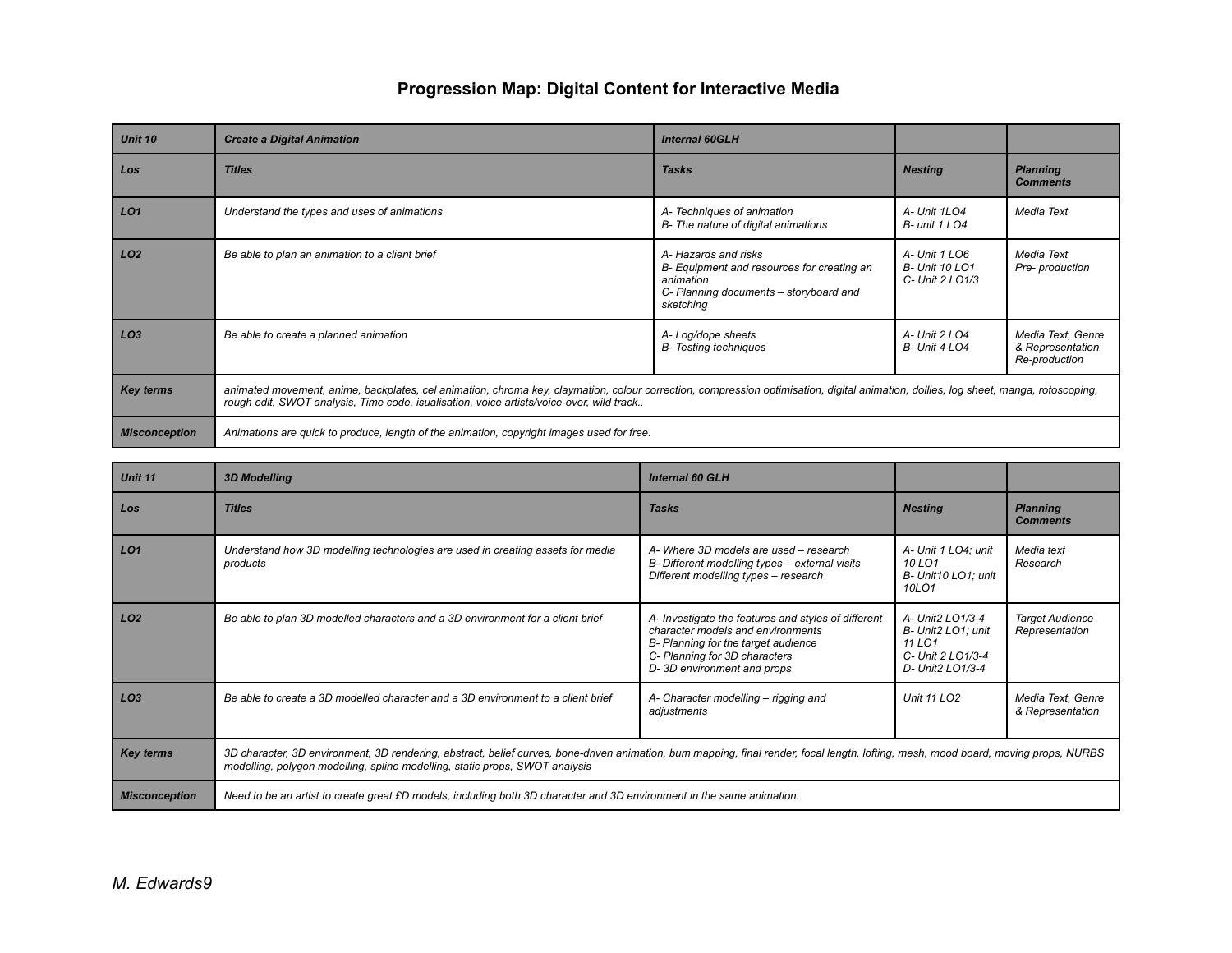| Unit 15               | <b>Create Audio Visual Promos</b>                                                                                                             | Internal 60GL                                                                                                                                                                                                                                                                                                                       |                                                                                                                                              |                                                                                                |
|-----------------------|-----------------------------------------------------------------------------------------------------------------------------------------------|-------------------------------------------------------------------------------------------------------------------------------------------------------------------------------------------------------------------------------------------------------------------------------------------------------------------------------------|----------------------------------------------------------------------------------------------------------------------------------------------|------------------------------------------------------------------------------------------------|
| Los                   | <b>Titles</b>                                                                                                                                 | <b>Tasking</b>                                                                                                                                                                                                                                                                                                                      | <b>Nesting</b>                                                                                                                               | <b>Planning</b><br><b>Comments</b>                                                             |
| LO1                   | Understand the purpose of audio-visual promos                                                                                                 | A- The purpose of audio-visual promos<br>B- Types of audio-visual promo<br>C- Audiences of audio-visual promos<br>D- Identifying audience needs<br>E- Analysing camerawork ; Analysis of editing and<br>post-production techniques                                                                                                  | A- Unit3 LO1<br>B- Unit1 LO3: Unit2 LO4: unit3<br>LO <sub>2</sub><br>C- Unit1 LO4: Unit2 LO2<br>D- Unit 1 LO3; Unit2 LO2<br>$E - Unit 1$ LO3 | Media Text<br><b>Target Audience</b><br>Representation<br>Camera techniques<br>Post-production |
| LO2                   | Be able to generate ideas for an original audio-visual promo                                                                                  | A- Interpreting a client brief for a promo<br>B- Creating a storyboard for a promo<br>C- Creating a recce in preparation for filming a promo<br>Completing a risk assessment in preparation for filming a<br>promo<br>D- Considering copyright of assets for use in a promo<br>Applying regulatory guidelines when planning a promo | A- Unit2 LO2: unit3 LO2<br>B- Unit1 LO3: unit 2 LO3<br>C- Unit2 LO2/4<br>D- Unit1 LO6; unit 2 LO4                                            | target Audience<br>Pre-production<br><b>Regulations</b><br>Advertising &<br>Marketing          |
| LO <sub>3</sub>       | Be able to produce production materials for an original<br>audio-visual promo idea                                                            | A- Setting up camera equipment: Setting up lighting<br>equipment<br>B- Recording audio for a promo<br>C- Setting up a project file for a promo<br>D-Logging rushes<br>E- Analysing how the promo uses generic conventions                                                                                                           | A- Unit3 LO3<br>B- Unit1 LO3: unit3 LO3<br>$C -$ Unt3 $LO3$<br>D- Unit3 LO3<br>$E - Unit1$ LO3                                               | Media Text. Genre<br>& Representation<br><b>Technical Codes</b><br>and Conventions             |
| LO <sub>4</sub>       | Be able to finalise production materials for an original<br>audio-visual promo idea                                                           | A- Export rushes for the promo in an appropriate format<br>B- Create an offline edit for the promo<br>C- Gain feedback on the promo<br>D- Applying visual effects to the promo<br>E-Applying transitions to the promo<br>F- Editing recorded audio for the promo                                                                    | A- Unit 3 LO4<br>B- Unit3 LO4<br>C-NA<br>D- Unit3 LO4<br>$E -$ Unit 3 LO4<br>F-NA                                                            | production                                                                                     |
| <b>Key terms</b>      | Assets, chiaroscuro lighting, codes and conventions, diegetic sound, edit decision list, non-diegetic sound, Recce, time-code, white balance. |                                                                                                                                                                                                                                                                                                                                     |                                                                                                                                              |                                                                                                |
| <b>Misconceptions</b> | The proo is not a medium in its own right; The amount of editing and special effects used to create a promo is often underestimated.          |                                                                                                                                                                                                                                                                                                                                     |                                                                                                                                              |                                                                                                |